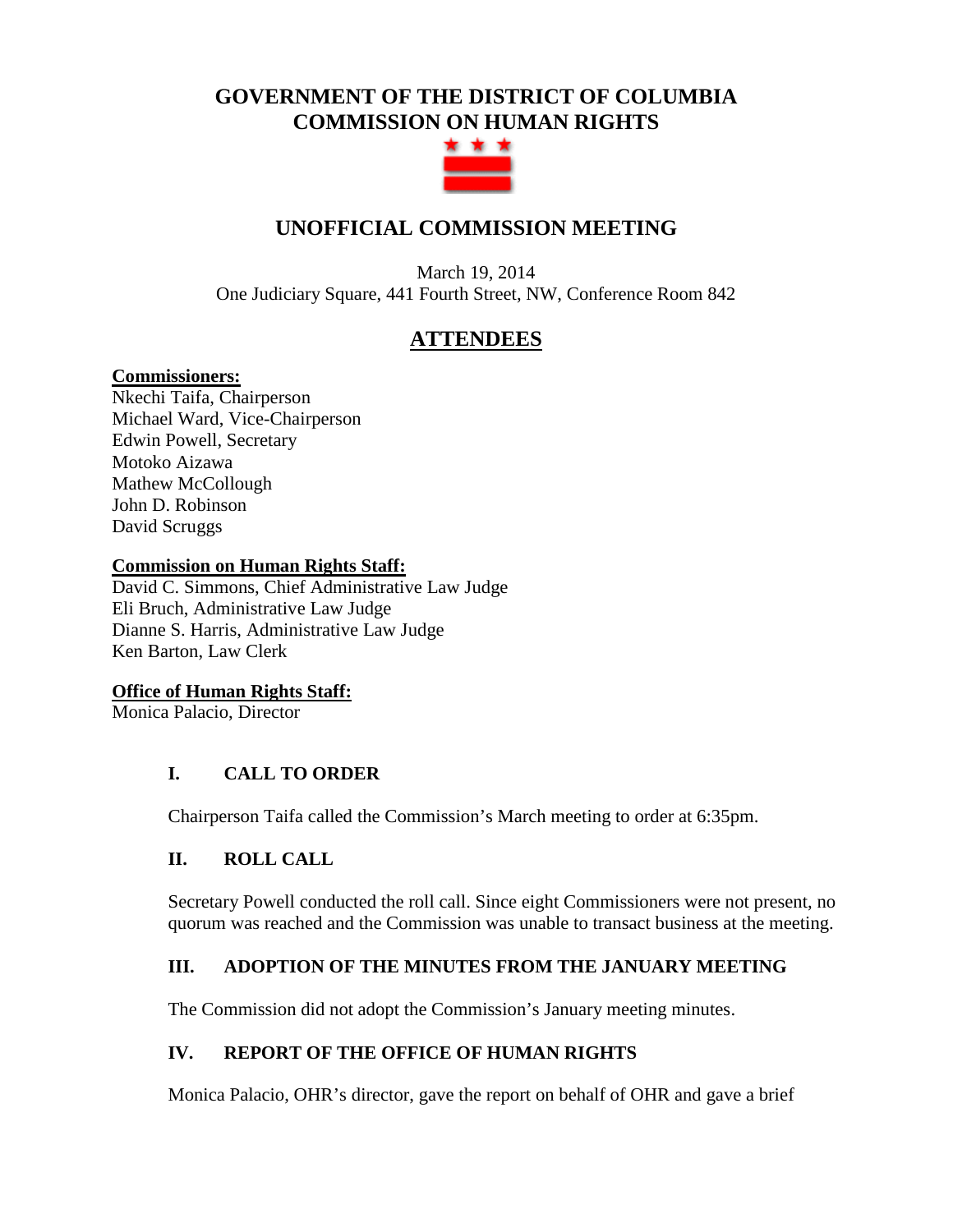overview of its performance since the last Commission meeting.

Since the beginning of the fiscal year, OHR docketed 147 cases, 126 cases were closed, and mediation settlements reached \$848,944.80.

Director Palacio told the Commissioners about OHR's new "Accessibility Friendly" campaign. To earn "Accessibility Friendly" status, a restaurant must comply with disability accessibility laws and can earn a "We Pledge to Be Accessibility Friendly" window decal that shows its desire to be a welcoming place for persons with disabilities.

Director Palacio told the Commissioners how OHR is launching a new advertisement campaign to ensure District restaurants, hotels and other designated public accommodations have gender neutral single-stall bathroom signage.

OHR will hold a 10 year anniversary celebration of the Language Access Act on April 15<sup>th</sup> at the Carnegie Library. Another Language Access event geared more toward members of the community will also be held in June.

OHR is acquiring additional space on the  $5<sup>th</sup>$  floor to accommodate its need for more offices and conference rooms.

The City Council's oversight hearing of the Office and Commission will be held on March  $25<sup>th</sup>$ .

OHR held a brown bag luncheon with Dr. Edgar Kahn, last year's Neil Alexander awardee. Additional brown bag luncheons will be held in the future and the Commissioners will be invited to attend.

#### **V. REPORT OF THE COMMISSION ON HUMAN RIGHTS**

Chief Judge Simmons delivered the report of the Commission and presented an overview of its performance since the last Commission meeting.

The Commission currently has a docket of 8 Commission cases, 3 OHR cases, and 5 CBX appeals.

Since the beginning of the fiscal year, the Commission closed 4 Commission cases, 1 OHR case, and 1 CBX case.

The Rules Committee will work toward finalizing revisions to Chapters 2-4.

Plans for this year's Award Gala are already underway. A request was made to the Kaiser Family Foundation to reserve their conference space, but we have not heard back from them. Chairperson Taifa and Commissioners Scruggs and Aizawa will soon begin working on the selection of this year's Neil Alexander Awardee. Finally, a meeting with Georgetown Street Law was held to debrief the Youth Human Rights Ambassador